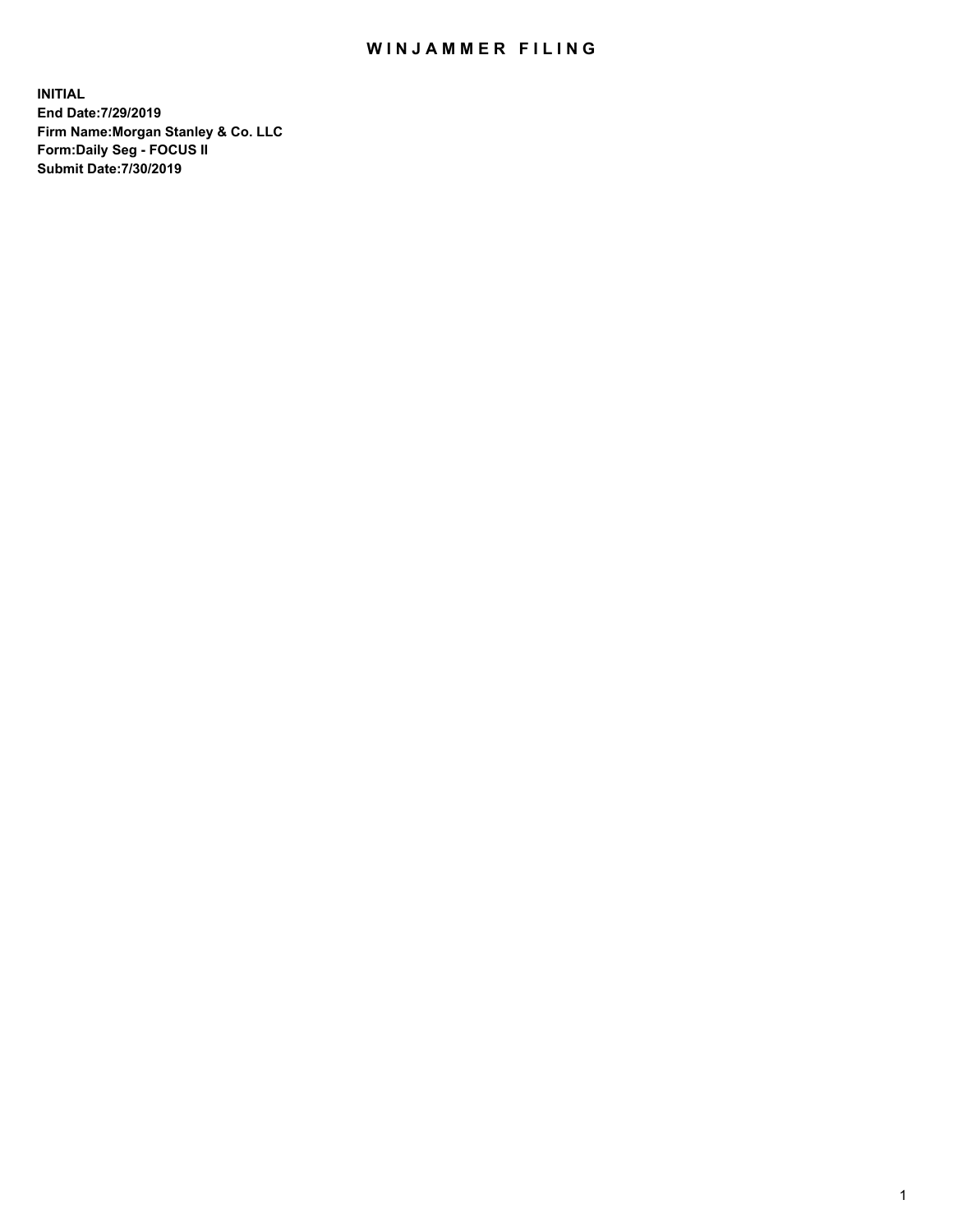**INITIAL End Date:7/29/2019 Firm Name:Morgan Stanley & Co. LLC Form:Daily Seg - FOCUS II Submit Date:7/30/2019 Daily Segregation - Cover Page**

| Name of Company                                                                   | Morgan Stanley & Co. LLC     |
|-----------------------------------------------------------------------------------|------------------------------|
| <b>Contact Name</b>                                                               | <b>Ikram Shah</b>            |
| <b>Contact Phone Number</b>                                                       | 212-276-0963                 |
| <b>Contact Email Address</b>                                                      | Ikram.shah@morganstanley.com |
| FCM's Customer Segregated Funds Residual Interest Target (choose one):            |                              |
| a. Minimum dollar amount: ; or                                                    | 235,000,000                  |
| b. Minimum percentage of customer segregated funds required:%; or                 | <u>0</u>                     |
| c. Dollar amount range between: and; or                                           | 0 <sub>0</sub>               |
| d. Percentage range of customer segregated funds required between: % and %.       | 0 <sub>0</sub>               |
| FCM's Customer Secured Amount Funds Residual Interest Target (choose one):        |                              |
| a. Minimum dollar amount: ; or                                                    | 140,000,000                  |
| b. Minimum percentage of customer secured funds required:%; or                    | <u>0</u>                     |
| c. Dollar amount range between: and; or                                           | 0 <sub>0</sub>               |
| d. Percentage range of customer secured funds required between:% and%.            | 0 <sub>0</sub>               |
| FCM's Cleared Swaps Customer Collateral Residual Interest Target (choose one):    |                              |
| a. Minimum dollar amount: ; or                                                    | 92,000,000                   |
| b. Minimum percentage of cleared swaps customer collateral required:% ; or        | <u>0</u>                     |
| c. Dollar amount range between: and; or                                           | <u>00</u>                    |
| d. Percentage range of cleared swaps customer collateral required between:% and%. | 00                           |

Attach supporting documents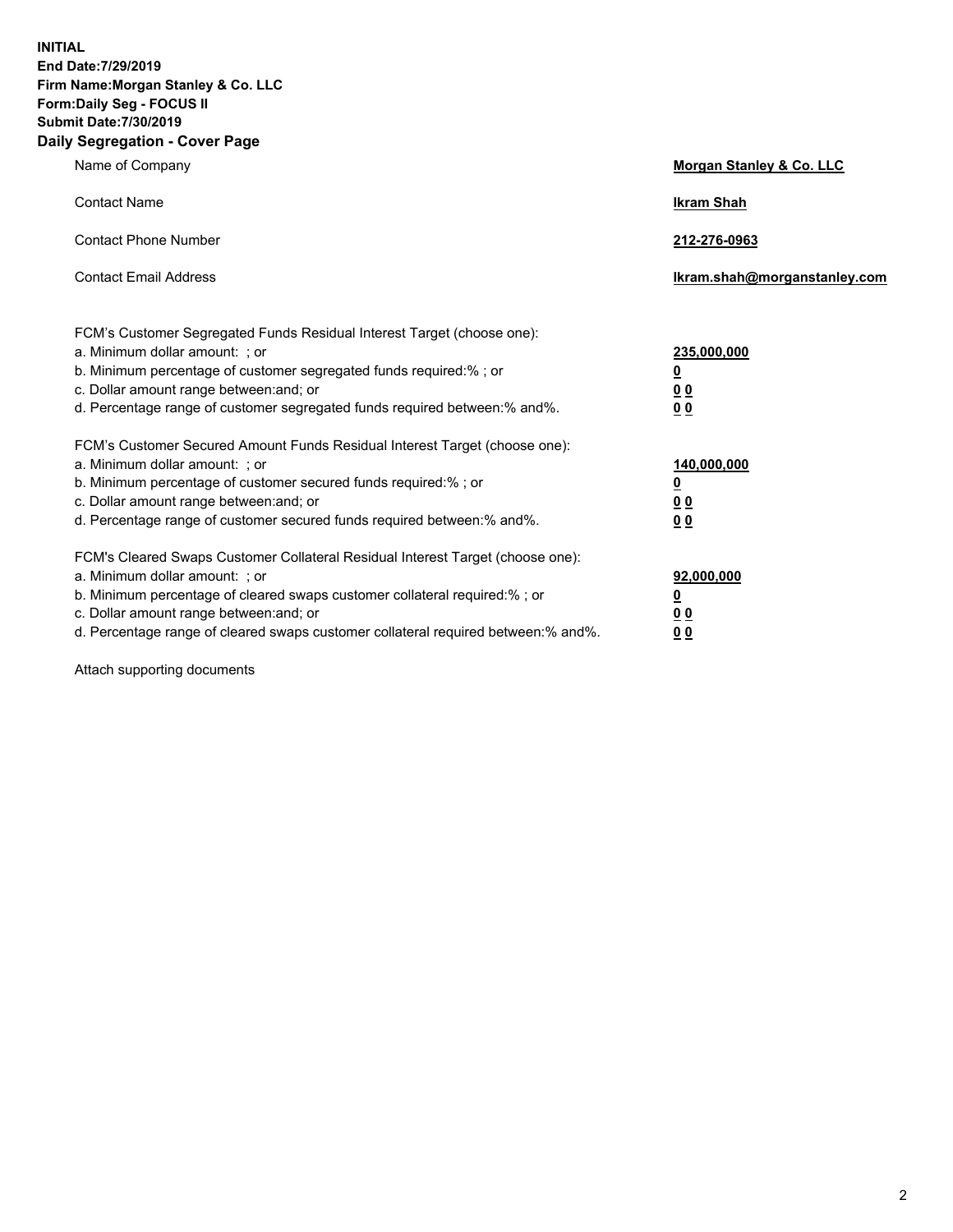## **INITIAL End Date:7/29/2019 Firm Name:Morgan Stanley & Co. LLC Form:Daily Seg - FOCUS II Submit Date:7/30/2019**

## **Daily Segregation - Secured Amounts**

Foreign Futures and Foreign Options Secured Amounts Amount required to be set aside pursuant to law, rule or regulation of a foreign government or a rule of a self-regulatory organization authorized thereunder 1. Net ledger balance - Foreign Futures and Foreign Option Trading - All Customers A. Cash **2,658,977,728** [7315] B. Securities (at market) **2,511,495,179** [7317] 2. Net unrealized profit (loss) in open futures contracts traded on a foreign board of trade **386,414,713** [7325] 3. Exchange traded options a. Market value of open option contracts purchased on a foreign board of trade **18,440,096** [7335] b. Market value of open contracts granted (sold) on a foreign board of trade **-16,876,945** [7337] 4. Net equity (deficit) (add lines 1. 2. and 3.) **5,558,450,771** [7345] 5. Account liquidating to a deficit and account with a debit balances - gross amount **95,840,598** [7351] Less: amount offset by customer owned securities **-95,042,145** [7352] **798,453** [7354] 6. Amount required to be set aside as the secured amount - Net Liquidating Equity Method (add lines 4 and 5) 7. Greater of amount required to be set aside pursuant to foreign jurisdiction (above) or line 6. FUNDS DEPOSITED IN SEPARATE REGULATION 30.7 ACCOUNTS 1. Cash in banks A. Banks located in the United States **219,870,600** [7500] B. Other banks qualified under Regulation 30.7 **415,943,035** [7520] **635,813,635** 2. Securities A. In safekeeping with banks located in the United States **875,616,644** [7540] B. In safekeeping with other banks qualified under Regulation 30.7 **0** [7560] **875,616,644** [7570] 3. Equities with registered futures commission merchants A. Cash **6,465,289** [7580] B. Securities **0** [7590] C. Unrealized gain (loss) on open futures contracts **593,026** [7600] D. Value of long option contracts **0** [7610] E. Value of short option contracts **0** [7615] **7,058,315** [7620] 4. Amounts held by clearing organizations of foreign boards of trade A. Cash **0** [7640] B. Securities **0** [7650] C. Amount due to (from) clearing organization - daily variation **0** [7660] D. Value of long option contracts **0** [7670] E. Value of short option contracts **0** [7675] **0** [7680] 5. Amounts held by members of foreign boards of trade A. Cash **2,208,095,654** [7700] B. Securities **1,635,878,535** [7710] C. Unrealized gain (loss) on open futures contracts **385,821,687** [7720] D. Value of long option contracts **18,440,096** [7730] E. Value of short option contracts **-16,876,945** [7735] **4,231,359,027** 6. Amounts with other depositories designated by a foreign board of trade **0** [7760] 7. Segregated funds on hand **0** [7765] 8. Total funds in separate section 30.7 accounts **5,749,847,621** [7770] 9. Excess (deficiency) Set Aside for Secured Amount (subtract line 7 Secured Statement Page 1 from Line 8)

- 10. Management Target Amount for Excess funds in separate section 30.7 accounts **140,000,000** [7780]
- 11. Excess (deficiency) funds in separate 30.7 accounts over (under) Management Target **50,598,397** [7785]

**0** [7305]

**5,559,249,224** [7355]

## **5,559,249,224** [7360]

[7530]

[7740] **190,598,397** [7380]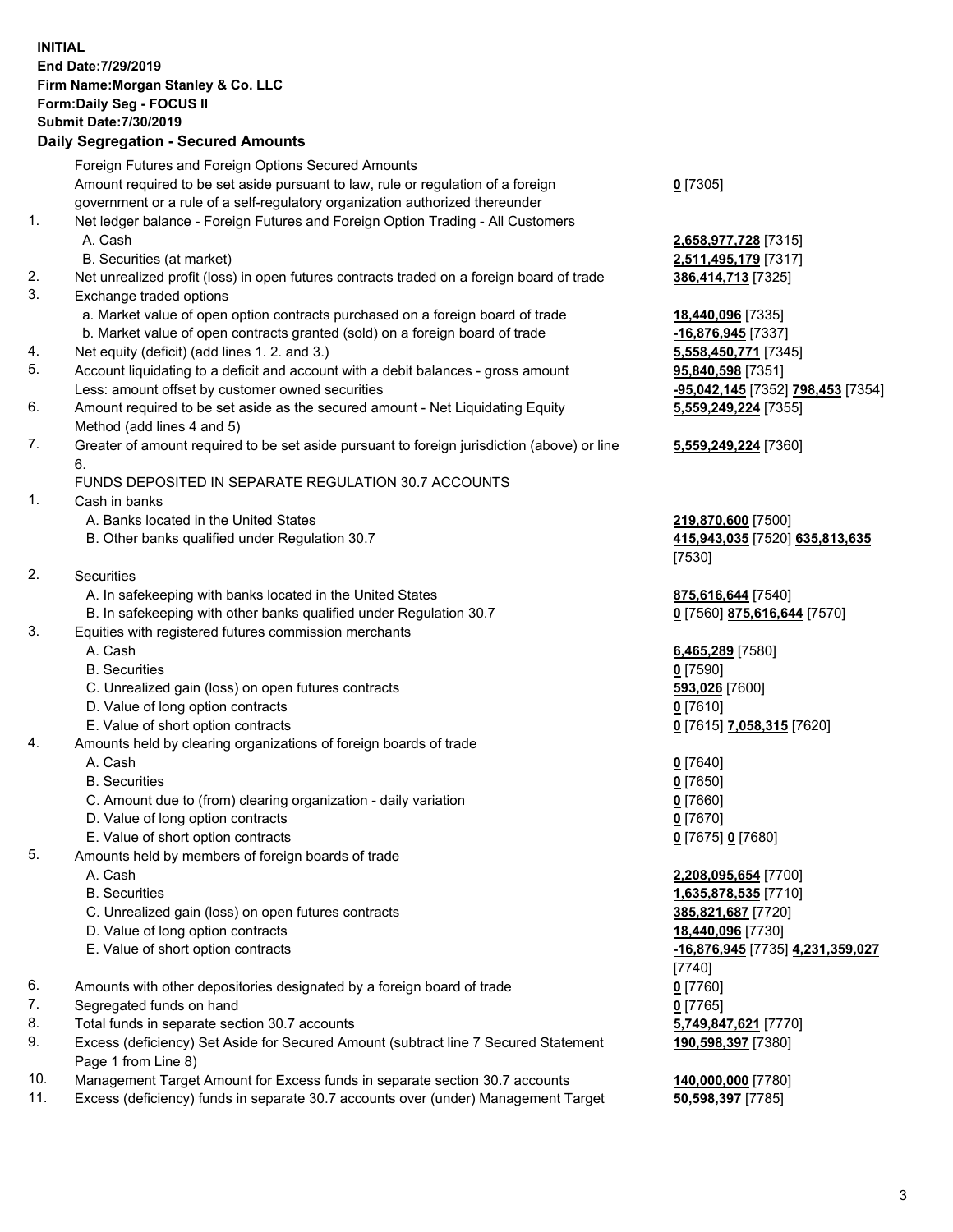**INITIAL End Date:7/29/2019 Firm Name:Morgan Stanley & Co. LLC Form:Daily Seg - FOCUS II Submit Date:7/30/2019 Daily Segregation - Segregation Statement** SEGREGATION REQUIREMENTS(Section 4d(2) of the CEAct) 1. Net ledger balance A. Cash **7,770,207,146** [7010] B. Securities (at market) **6,139,632,441** [7020] 2. Net unrealized profit (loss) in open futures contracts traded on a contract market **3,283,120,952** [7030] 3. Exchange traded options A. Add market value of open option contracts purchased on a contract market **631,345,373** [7032] B. Deduct market value of open option contracts granted (sold) on a contract market **-556,280,236** [7033] 4. Net equity (deficit) (add lines 1, 2 and 3) **17,268,025,676** [7040] 5. Accounts liquidating to a deficit and accounts with debit balances - gross amount **96,439,667** [7045] Less: amount offset by customer securities **-96,355,379** [7047] **84,288** [7050] 6. Amount required to be segregated (add lines 4 and 5) **17,268,109,964** [7060] FUNDS IN SEGREGATED ACCOUNTS 7. Deposited in segregated funds bank accounts A. Cash **4,605,212,954** [7070] B. Securities representing investments of customers' funds (at market) **0** [7080] C. Securities held for particular customers or option customers in lieu of cash (at market) **652,636,109** [7090] 8. Margins on deposit with derivatives clearing organizations of contract markets A. Cash **6,622,310,184** [7100] B. Securities representing investments of customers' funds (at market) **0** [7110] C. Securities held for particular customers or option customers in lieu of cash (at market) **5,486,996,332** [7120] 9. Net settlement from (to) derivatives clearing organizations of contract markets **102,237,390** [7130] 10. Exchange traded options A. Value of open long option contracts **631,345,373** [7132] B. Value of open short option contracts **-556,280,236** [7133] 11. Net equities with other FCMs A. Net liquidating equity **9,782,942** [7140] B. Securities representing investments of customers' funds (at market) **0** [7160] C. Securities held for particular customers or option customers in lieu of cash (at market) **0** [7170] 12. Segregated funds on hand **0** [7150] 13. Total amount in segregation (add lines 7 through 12) **17,554,241,048** [7180] 14. Excess (deficiency) funds in segregation (subtract line 6 from line 13) **286,131,084** [7190] 15. Management Target Amount for Excess funds in segregation **235,000,000** [7194] **51,131,084** [7198]

16. Excess (deficiency) funds in segregation over (under) Management Target Amount Excess